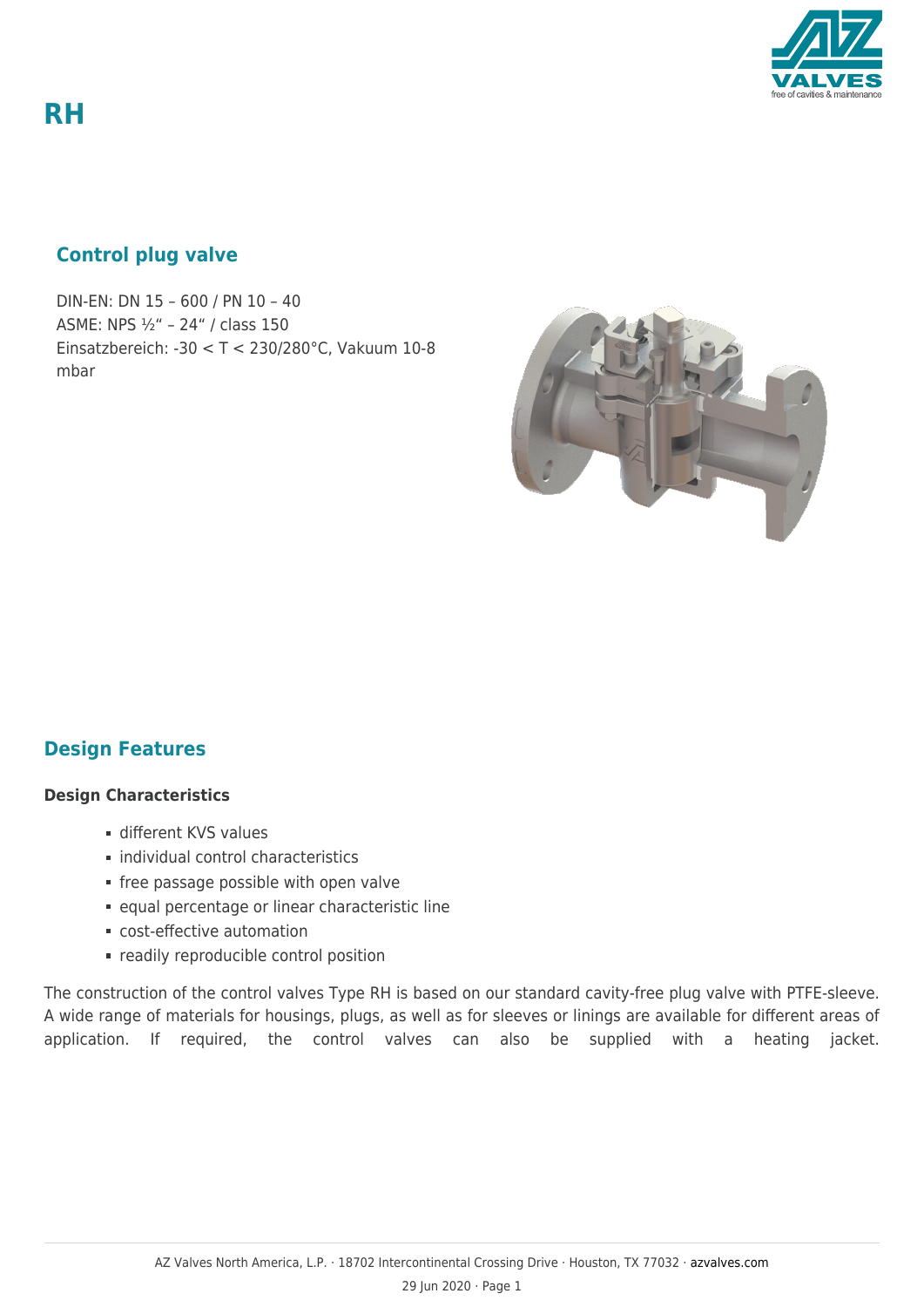



General Pressure-Temperature-Diagram

# **PT-Diagram**



**Operating temperatures < -30°C and > 220 °C have to be checked and approved by AZ according to the operating conditions.** Besides the P/T value of the sleeve the limitations of the valve bodies also have to be considered. Please refer to the EN 12516-1 resp. ASME B16.34 in order to choose a proper pressure rating (PN/class). The shown values refer to austenitic stainless steel 1.4408 (A351 Gr. CF8M). 1) For operating temperatures below -10°C low temperature / austenitic steels are required. 2) Sleeve: There are different sleeve materials / compounds available.

## **Materials**

#### **Standard body materials**

- Carbon Steel 1.0619, ASTM A216 WCB
- Stainless Steel 1.4408, ASTM A351 CF8M
- Stainless Steel 1.4308, ASTM A351 CF8
- Unalloyed stainless steel casting (low Temp.) 1.1138, LCC/LCB/A352 **Standard plug materials**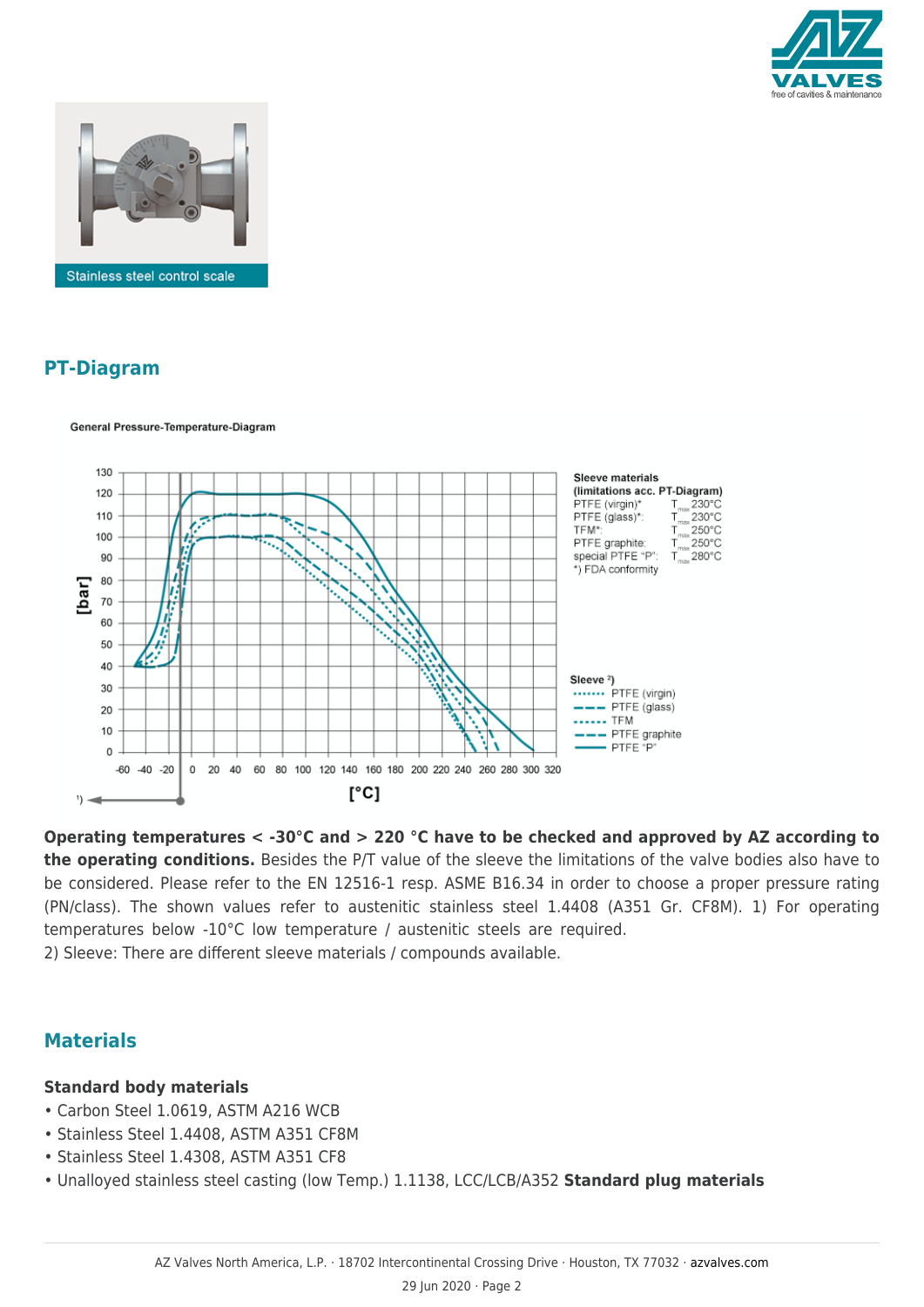

- Stainless Steel 1.4408, ASTM A351 CF8M
- Stainless Steel 1.4308, ASTM A351 CF8 **Special materials**
- Ductile cast iron ENJS 1049, ASTM Gr 60-40-18 / A395
- Alloy
- Monel
- Nickel
- Zirconium
- Titan
- Tantal
- other materials on request

# **Sealing Systems**

Standard sealing for all major applications; Tmax 230°C **Type STD**

[read more \[...\]](https://azvalves.com/wp-content/uploads/2015/05/Sealing-GB-ISO-STD-STD-Standard.png)

Firesafe sealing (API 607) with graphite packing for additional stem sealing; Tmax 230°C **Type FS**

[read more \[...\]](https://azvalves.com/wp-content/uploads/2015/05/Sealing-GB-ISO-STD-FS-Firesafe.png)

Chemical sealing to prevent fugitive emission of aggressive and toxic media with PTFE packing for additional stem sealing;  $T_{\text{max}}$  230 $^{\circ}$ C

### **Type CA** [read more \[...\]](https://azvalves.com/wp-content/uploads/2015/05/Sealing-GB-ISO-STD-CA-Chemistry.png)

Firesafe safety sealing (API 607) for fluctuating temperatures with 3x graphite packing (adjustable) for additional stem sealing; Tmax 280°C

# **Type FSN**

[read more \[...\]](https://azvalves.com/wp-content/uploads/2015/05/Sealing-GB-ISO-STD-FSN-firesafe-adjustment.png)

Firesafe safety sealing (API 607) for fluctuating temperatures with 3x graphite packing (live loaded disc springs) for additional stem sealing; Tmax 280°C

**Type FSN-SL** [read more \[...\]](https://azvalves.com/wp-content/uploads/2015/05/Sealing-GB-ISO-STD-FSN-SL-Firesafe-live-loaded.png)

Chemical safety sealing for fluctuating temperatures with 3x PTFE packing (adjustment) for additional stem sealing;

Tmax 230°C

### **Type CASN**

[read more \[...\]](https://azvalves.com/wp-content/uploads/2015/05/Sealing-GB-ISO-STD-CASN-Chemistry-adjustment.png)

Chemical safety sealing for fluctuation temperatures with 3x PTFE packing (live loaded disc springs) for additional stem sealing; Tmax 230°C

**Type CASN-SL** [read more \[...\]](https://azvalves.com/wp-content/uploads/2015/05/Sealing-GB-ISO-STD-CASN-SL-Chemistry-live-loadet.png)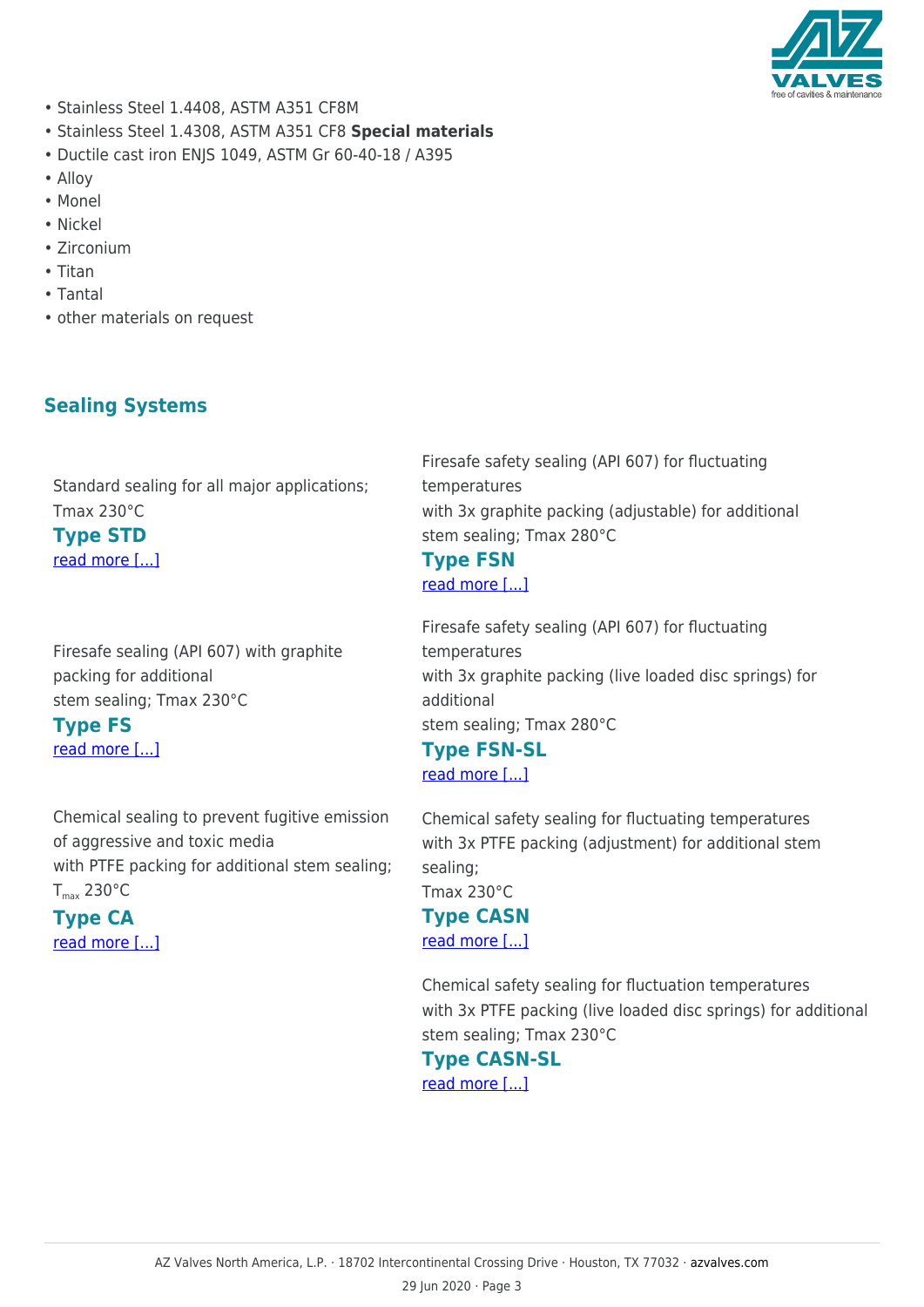

## **Port Forms**



As standard, there are ten plugs forms available per valve size, consisting of five linear and five equal percentage control characteristics. Type "EXTRA" full bore plug valves with equal percentage control characteristics are recommended for very large flow rates (only RH and RH-S types). Furthermore, bespoke plug forms can be calculated and designed according to customer-specific requirements that combine, for example, control properties and free passage.

## **Characteristics**

| RH,<br><b>Type</b> |                              |                    | linear                               | control    |                                                                                                                                                                                          |            | characteristics |  |  |
|--------------------|------------------------------|--------------------|--------------------------------------|------------|------------------------------------------------------------------------------------------------------------------------------------------------------------------------------------------|------------|-----------------|--|--|
|                    |                              |                    | Plug: linear control characteristics |            |                                                                                                                                                                                          |            |                 |  |  |
|                    | Type RH-LR                   |                    |                                      |            |                                                                                                                                                                                          |            |                 |  |  |
|                    | <b>DIN</b>                   | <b>NPS</b>         | LR I                                 | LR II      | LR III<br>$K_{vs}$ value [m <sup>3</sup> /h] $K_{vs}$ value [m <sup>3</sup> /h] $K_{vs}$ value [m <sup>3</sup> /h] $K_{vs}$ value [m <sup>3</sup> /h] $K_{vs}$ value [m <sup>3</sup> /h] | LR IV      | LRV             |  |  |
|                    | <b>DN 15</b><br><b>DN 20</b> | ⅓<br>$\frac{3}{4}$ | $_{0,9}$<br>0,5                      | 1,9<br>1,5 | 3,1<br>2,8                                                                                                                                                                               | 4,7<br>4,3 | 6,5<br>5,3      |  |  |
|                    | <b>DN 25</b>                 | 1                  | 1,0                                  | 1,9        | 3,1                                                                                                                                                                                      | 5,6        | 10              |  |  |
|                    | <b>DN 32</b>                 | $1\frac{1}{4}$     | 1,8                                  | 3,6        | 5,8                                                                                                                                                                                      | 11         | 21              |  |  |
|                    | <b>DN 40</b>                 | $1\frac{1}{2}$     | 3,0                                  | 6,0        | 9,3                                                                                                                                                                                      | 18         | 36              |  |  |
|                    | <b>DN 50</b>                 | 2                  | 5,5                                  | 12         | 27                                                                                                                                                                                       | 37         | 74              |  |  |
| ASME / DIN EN      | DN 65                        | $2\frac{1}{2}$     | 9,6                                  | 21         | 32                                                                                                                                                                                       | 62         | 111             |  |  |
|                    | DN 80                        | 3                  | 9,2                                  | 19         | 28                                                                                                                                                                                       | 54         | 97              |  |  |
|                    | <b>DN 100</b>                | 4                  | 9,1                                  | 19         | 28                                                                                                                                                                                       | 49         | 81              |  |  |
|                    | <b>DN 100S</b><br>DN 125     | 4S<br>5            | 23<br>32                             | 48<br>67   | 75<br>105                                                                                                                                                                                | 160<br>209 | 358<br>367      |  |  |
|                    | <b>DN 150</b>                | 6                  | 32                                   | 64         | 101                                                                                                                                                                                      | 182        | 315             |  |  |
|                    | <b>DN 200</b>                | 8                  | 63                                   | 129        | 207                                                                                                                                                                                      | 380        | 666             |  |  |
| Type               | RH,                          | equal              |                                      | percentage | control                                                                                                                                                                                  |            | characteristics |  |  |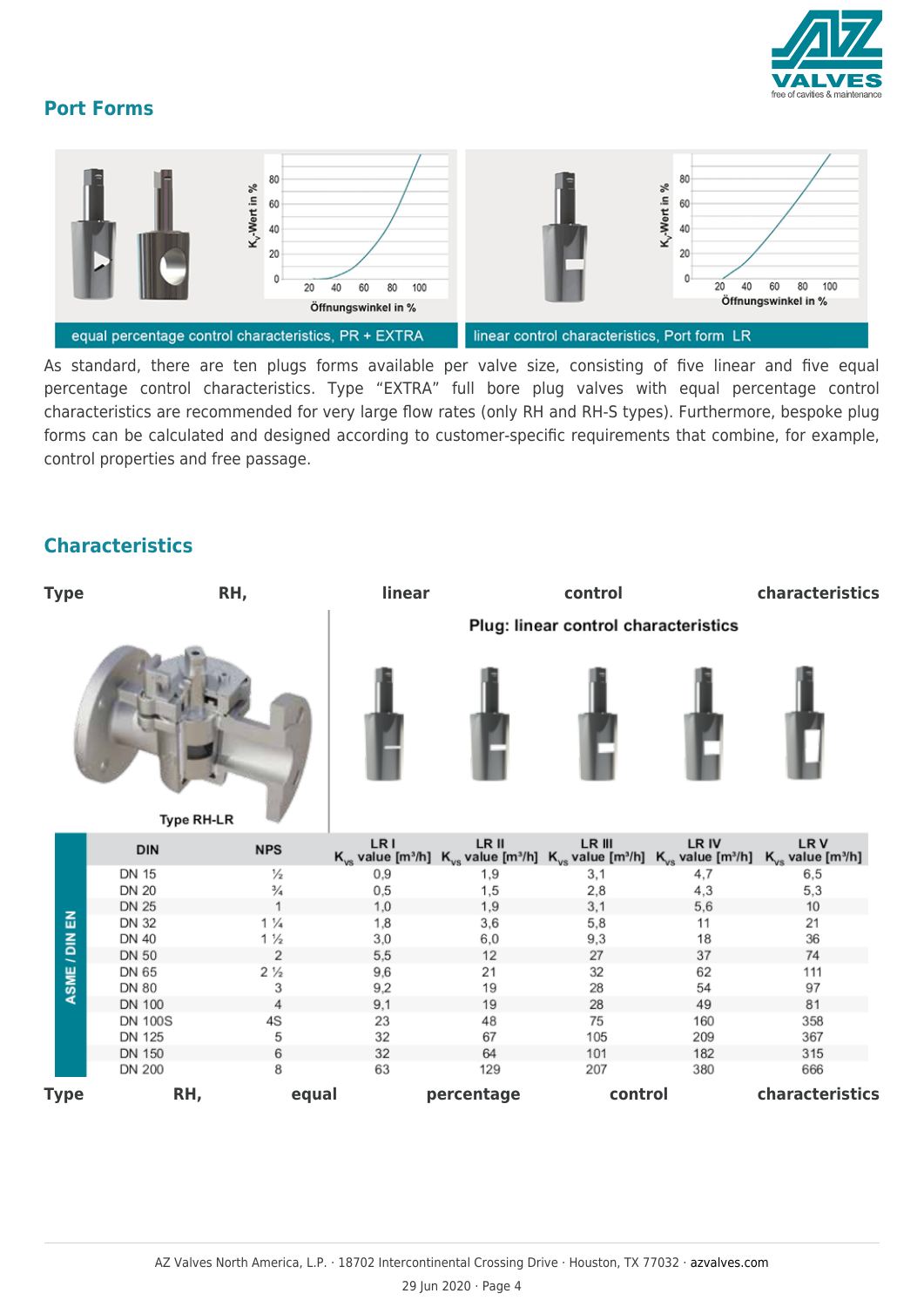

#### Plug: equal percentage control characteristics





**Type RH-PR** 

| る<br>$\frac{z}{\Omega}$<br><b>SME</b><br>⋖ | <b>DIN</b>     | <b>NPS</b>     | PR I | PRII | PR III<br>$K_{\nu s}$ value [m <sup>3</sup> /h] $K_{\nu s}$ value [m <sup>3</sup> /h] $K_{\nu s}$ value [m <sup>3</sup> /h] $K_{\nu s}$ value [m <sup>3</sup> /h] $K_{\nu s}$ value [m <sup>3</sup> /h] $K_{\nu s}$ value [m <sup>3</sup> /h] | <b>PRIV</b> | <b>PRV</b> | <b>EXTRA</b> |
|--------------------------------------------|----------------|----------------|------|------|-----------------------------------------------------------------------------------------------------------------------------------------------------------------------------------------------------------------------------------------------|-------------|------------|--------------|
|                                            | <b>DN 15</b>   | $\frac{1}{2}$  | 0.7  | 1,4  | 2,2                                                                                                                                                                                                                                           | 3,1         | 4,9        | 19           |
|                                            | <b>DN 20</b>   | $\frac{3}{4}$  | 0.4  | 1,1  | 1,8                                                                                                                                                                                                                                           | 2,6         | 4,6        | 36           |
|                                            | <b>DN 25</b>   |                | 0.9  | 2,0  | 3,1                                                                                                                                                                                                                                           | 4,4         | 6,7        | 70           |
|                                            | DN 32          | $1\frac{1}{4}$ | 1.7  | 3,7  | 5,9                                                                                                                                                                                                                                           | 8,8         | 12         | 113          |
|                                            | DN 40          | $1\frac{1}{2}$ | 3,0  | 6,0  | 9,5                                                                                                                                                                                                                                           | 14          | 19         | 193          |
|                                            | <b>DN 50</b>   | 2              | 5.4  | 11   | 18                                                                                                                                                                                                                                            | 26          | 30         | 323          |
|                                            | DN 65          | $2\frac{1}{2}$ | 9.3  | 21   | 32                                                                                                                                                                                                                                            | 46          | 68         | 569          |
|                                            | DN 80          | 3              | 8.8  | 18   | 29                                                                                                                                                                                                                                            | 42          | 58         | 947          |
|                                            | DN 100         | 4              | 8.7  | 18   | 28                                                                                                                                                                                                                                            | 39          | 56         | 1446         |
|                                            | <b>DN 100S</b> | 4S             | 22   | 47   | 76                                                                                                                                                                                                                                            | 104         | 124        | ٠            |
|                                            | DN 125         | 5              | 32   | 65   | 104                                                                                                                                                                                                                                           | 151         | 198        |              |
|                                            | DN 150         | 6              | 31   | 63   | 100                                                                                                                                                                                                                                           | 144         | 193        | 3338         |
|                                            | <b>DN 200</b>  | 8              | 62   | 128  | 205                                                                                                                                                                                                                                           | 290         | 368        | 6362         |

#### **Model structure**

The data was determined by flow simulation and based on the VDI/VDE 2173 with a permissible deviation of +/-10% (medium = water 20°C, pressure loss Δp = 1 bar). **Definition Kvs**

The Kvs value designates the maximum possible throughput for a valve with a 100% opening **Definition Kv**

The flow coefficient Kv [m<sup>3</sup>/h] is a specific volume flow for the following conditions:

- The pressure loss (Δp) via the valve is  $10^5$  Pa (1 bar)

– The medium is water with a temperature between 278 K and 315 K (5°C to 40°C) **Definition Cv**

The flow coefficient Cv is a valve flow coefficient that does not correspond to S.I. units. It represents the number of U.S. gallons of water which flow through a valve with a pressure loss of 1 psi (68.95 mbar) at a temperature of 40°F to 100°F (4°C to 38°C) within a minute. Cv = Kv/0,865

### **Actuation**